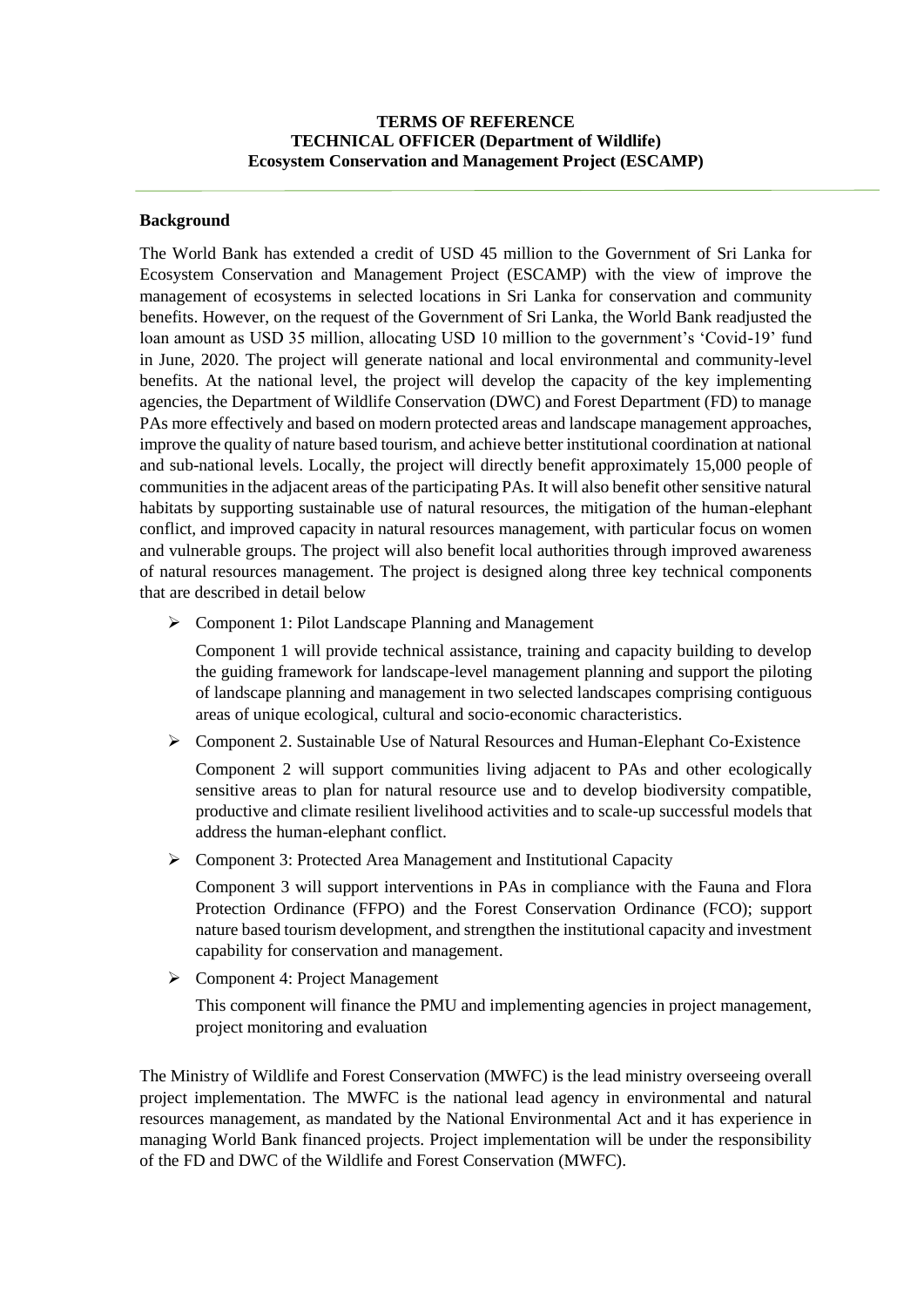The MWFC will establish a project management unit (PMU) to assist the implementation agencies in project implementation. The PMU will be responsible for ensuring effective inter-ministerial coordination between the two lead implementing agencies (IAs), the FD and DWC.The PMU's will also ensure operational compliance with project regulations and World Bank polices, as defined in the Financing Agreement, Project Appraisal Document, POM, and applicable government policies.

The PMU will be led by a Project Director and will include a team of specialized staff responsible for project management, financial management, procurement, environmental safeguards, social safeguards, monitoring and evaluation, civil works design review and contract management, communications as well as support staff. The PMU will also recruit specialized consultants necessary for specific technical assistance for overall implementation of activities as identified by the IAs and M&E of project results. The PMU will liaise closely and also ensure overall coordination of all project entities to ensure necessary data and information are shared and collated for reporting to the Project Steering Committee and the World Bank.

# **Key Tasks**

The Technical Officer will report to the Director General of Department of Wildlife Conservation and Project Director (PMU) and will be responsible for the supporting of the respective areas of the project assigned to him/her. He/she will be responsible for:

- 1. Provide overall technical assistance on civil engineering aspects of infrastructure such as roads, culverts, restoration and rehabilitation of water bodies, habitat management, renovation and construction of basic buildings, and other small civil engineering works undertaken by the DWC in construction projects especially funded by the ESCAMP, from their planning to their implementation and monitoring.
- 2. Provide inputs to plans, and specifications for procurement of civil works, including assistance in preparation of bid documents, for civil works to be undertaken under the DWC and ESCAMP project.
- 3. Closely coordinate and collaborate with the DWC officials responsible for the site management for smooth functioning of the civil construction works.
- 4. Assist the consultant engineers recruited by the project for DWC to supervise construction works and other civil works including the provision of technical advice to the contractor, approval of invoices based on the quality of work performed by contractors or labour, in a timely manner to ensure smooth implementation of infrastructure programs funded by the project.
- 5. Responsible to ensure effective quality control systems and contractors work in compliance with technical specifications and World Bank quality standards.
- 6. As per the directions by the consultant engineers of the project, monitoring and evaluation of performance of service providers.
- 7. Supervision of civil construction programs of ESCAMP.
- 8. Assist of other civil construction work funded by ESCAMP
- 9. Preparation of bills of quantities and cost estimates.
- 10. Assist the engineers of ESCAMP.